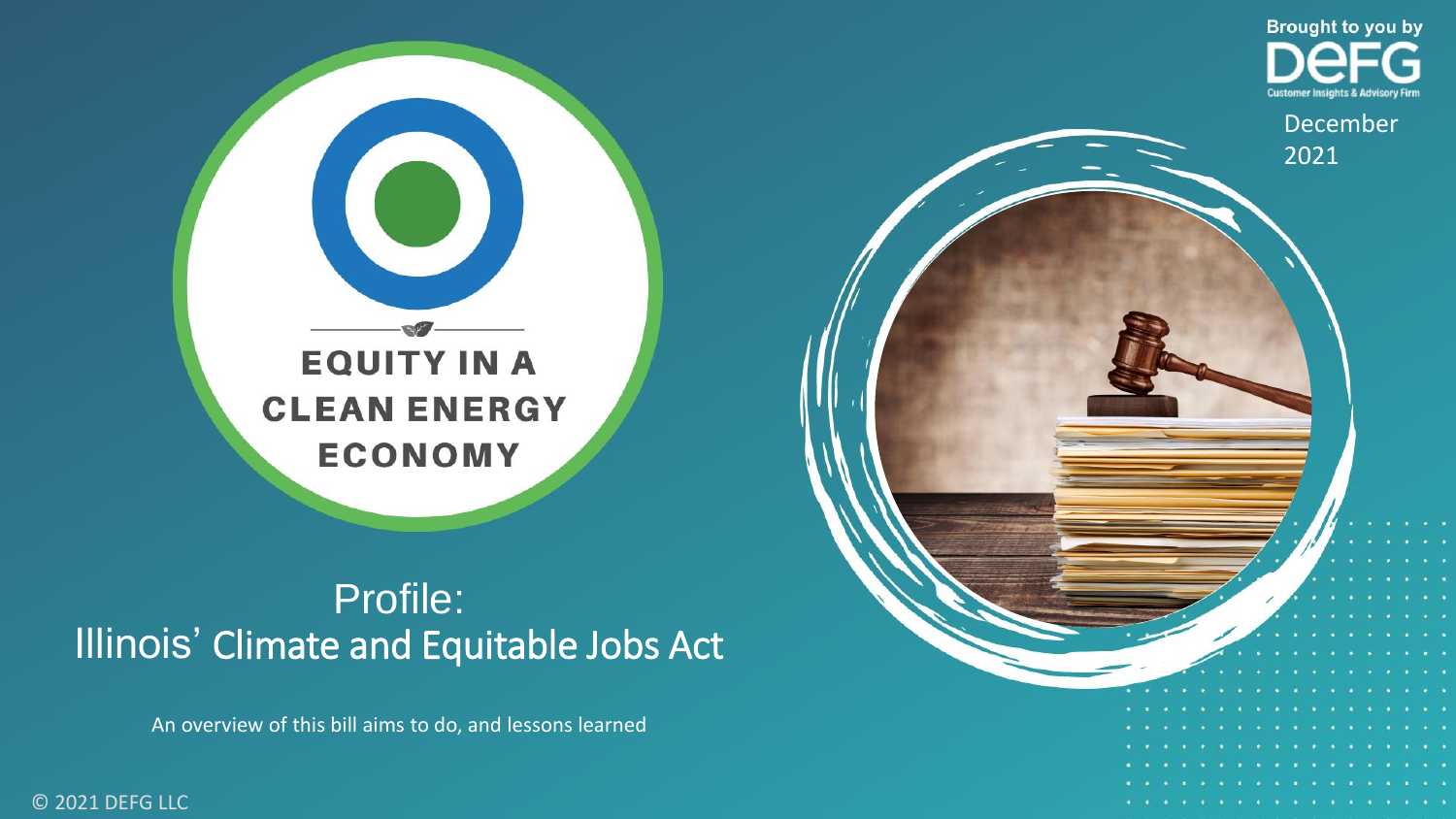## ECEE Mission Statement

*Identify new approaches and tools to address equity issues for at-risk communities during the transition to a clean economy.*

*For more resources like this, please visit: [www.eceecollaborative.com](http://www.eceecollaborative.com/)*

## Profile Purpose Statement



The ECEE profiles are an opportunity for members and the public to learn from ideas being practiced by organizations and people at the local, regional, and national level.

These ideas and best practices can be taken and applied to better strengthen communities and make a more equitable society.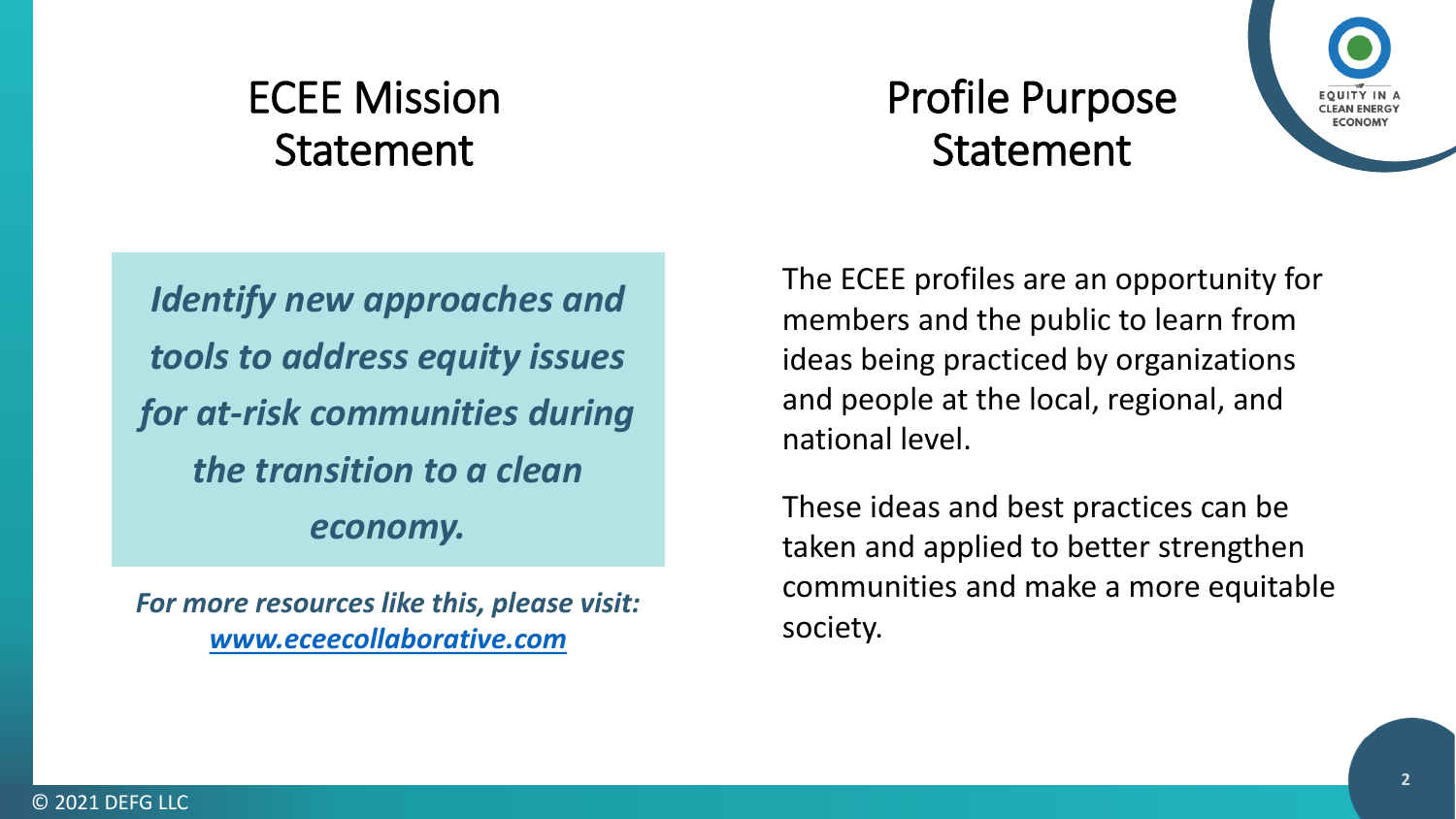## The Climate and Equitable Jobs Act



In September 2021, Illinois state legislature passed The Climate and Equitable Jobs Act, which aims to aggressively combat climate change and reduce carbon emissions. This bill is not only focused on carbon emissions, but also on the equity and justice side of climate change and clean energy.

Some of the key goals in the 900-page legislation are:

oZero-emissions power sector by 2045

- oQuintuple renewable energy generation by 2040
- $\circ$  Invest in disadvantaged communities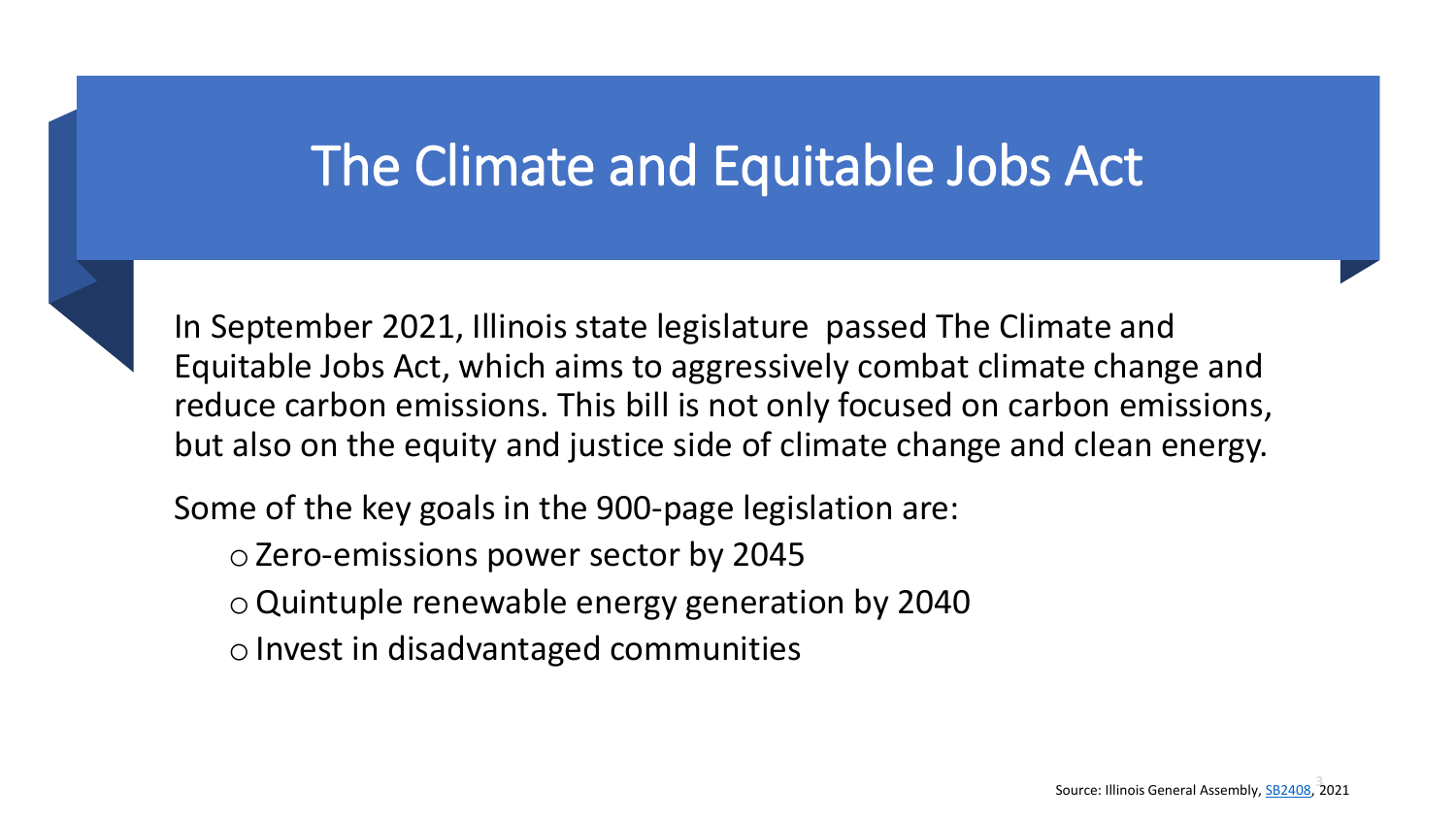

## Defining Equity

Despite being climate-legislation with a focus on social equity and justice issues, neither equity nor justice is defined in the bill

A similar equity-focused climate bill passed in Washington State and did not provide definitions to these terms

Lacking a common definition of equity, the goal of a lot of the policy within in these kind of bills, could make it more difficult to assess the success of these policies

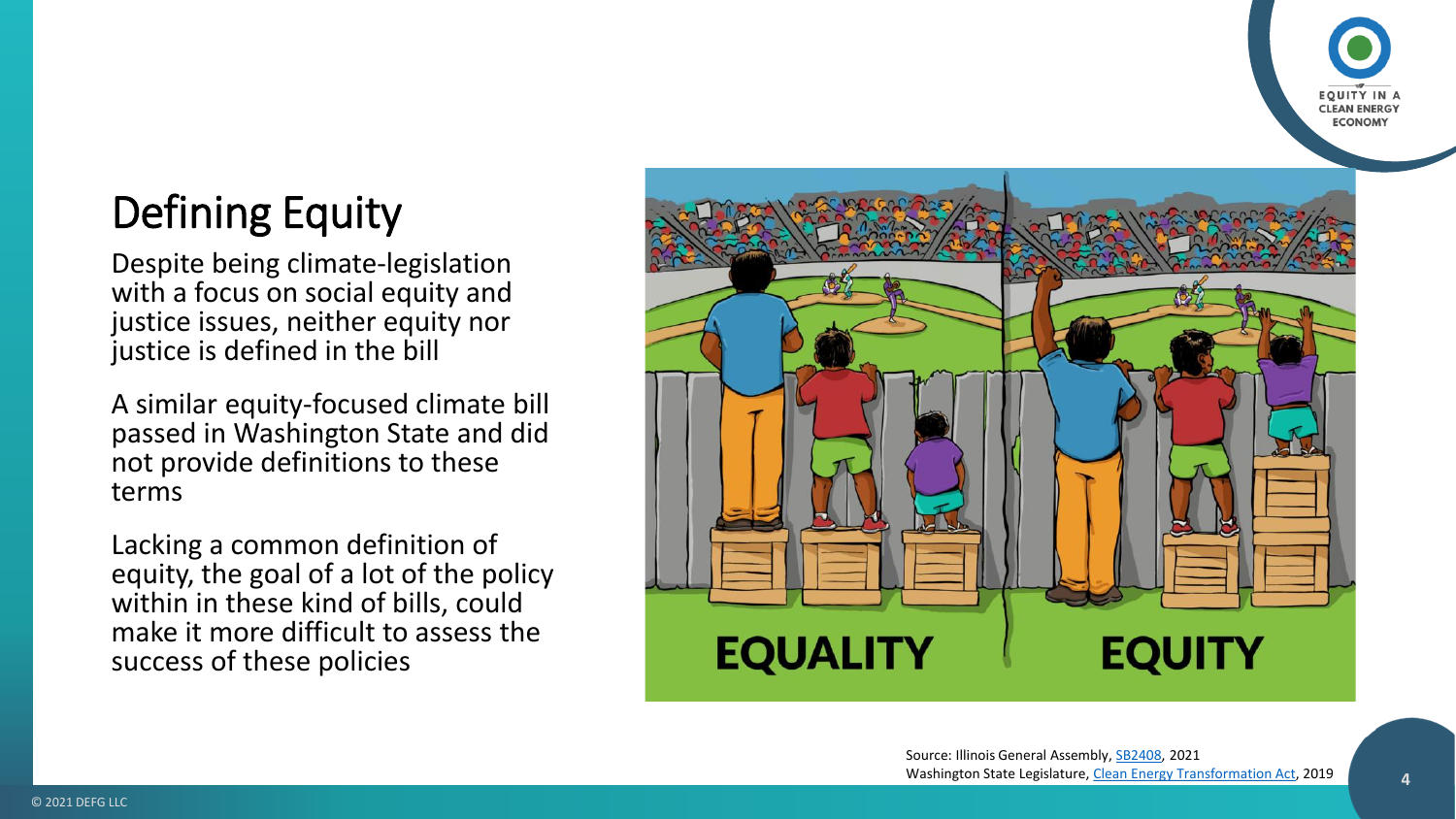

**Environmental Justice**

#### **Environmental Justice Communities**

"[A]ll people should be protected from environmental pollution and have the right to a clean and healthy environment."

"[A] community with a low-income and/or minority population greater than twice the statewide average."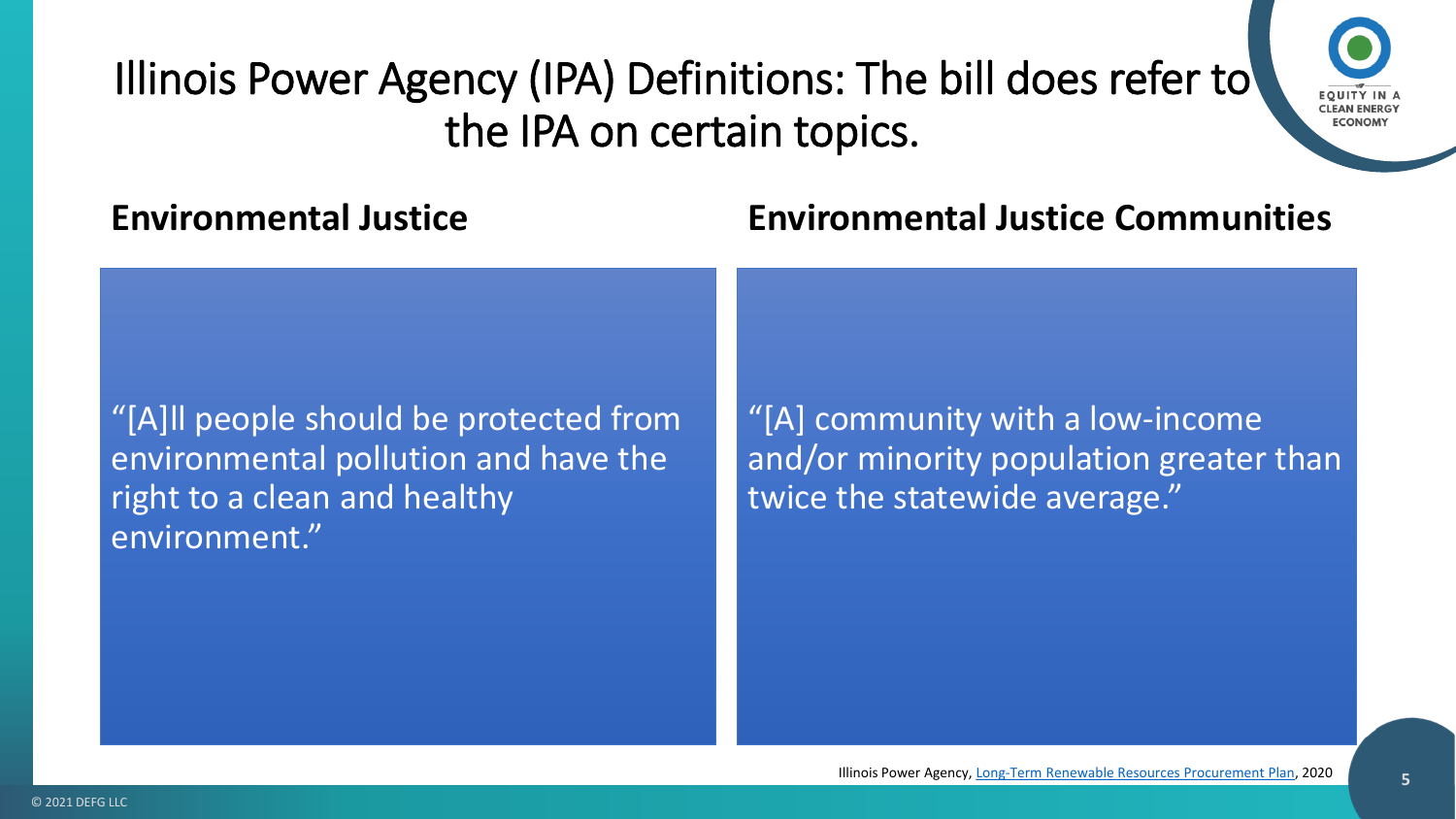

## Community -led Legislation

Numerous nonprofits and community advocate groups were the primary voice on the topic

As legislation like this is enacted, more states could take this approach

A few of the groups involved:

- o [Illinois Clean Jobs Coalition](https://ilcleanjobs.org/)
- o[Climate Jobs Illinois](https://climatejobsillinois.org/)
- o[Path to 100](https://www.pathto100.net/)



**Illinois CLEAN JOBS** Coalition



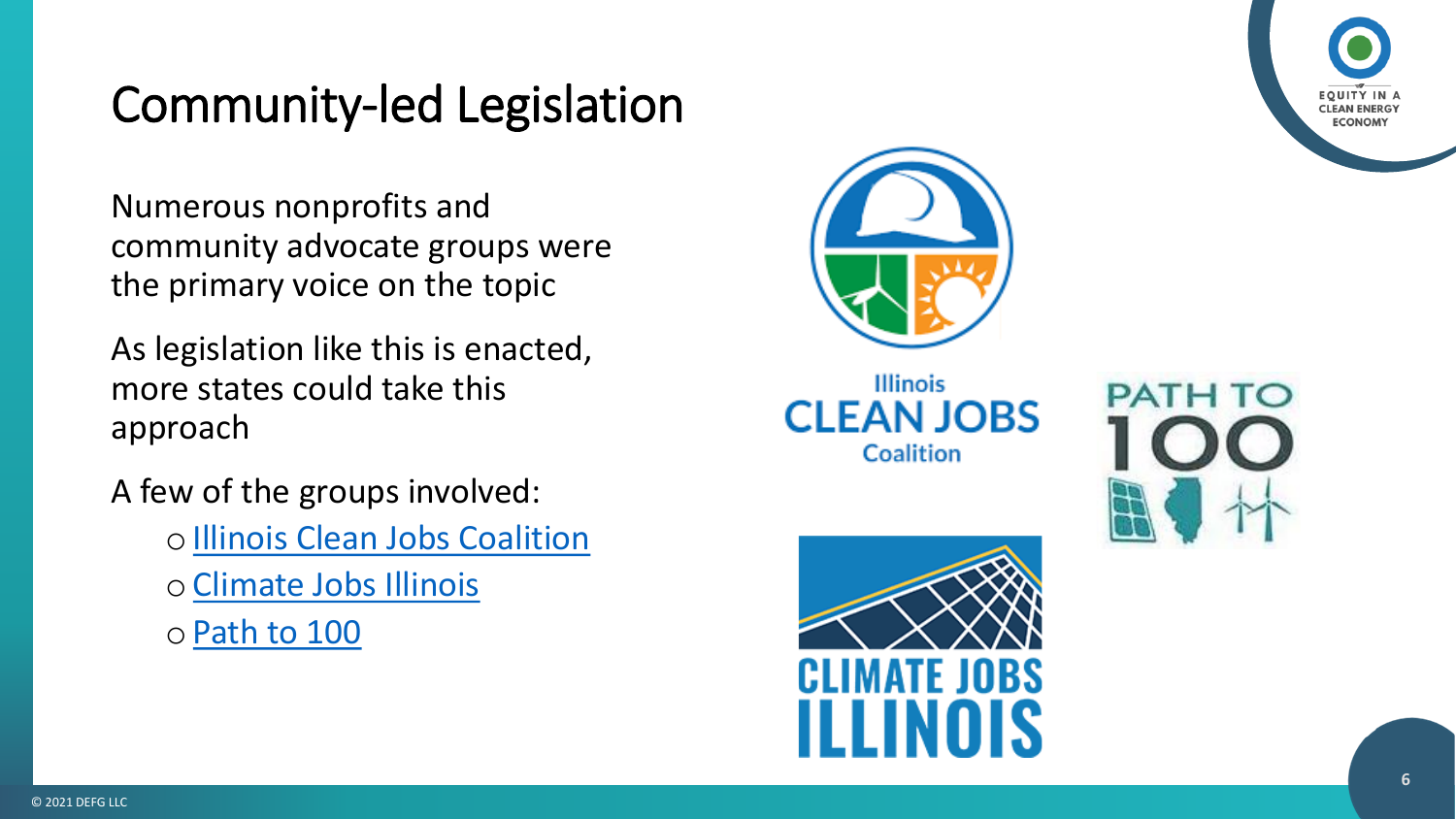## Renewable Energy Investments

Renewable energy was responsible for about 11% of Illinois' energy, this new bill will aim to increase that standard to 40% by 2030 and 50% by 2045

The bill provides well over \$1 billion in investments in wind, solar, and nuclear

Up to \$580 million in subsidies for solar and wind projects

Nearly \$700 million over five years to three nuclear plants that were in danger of being closed



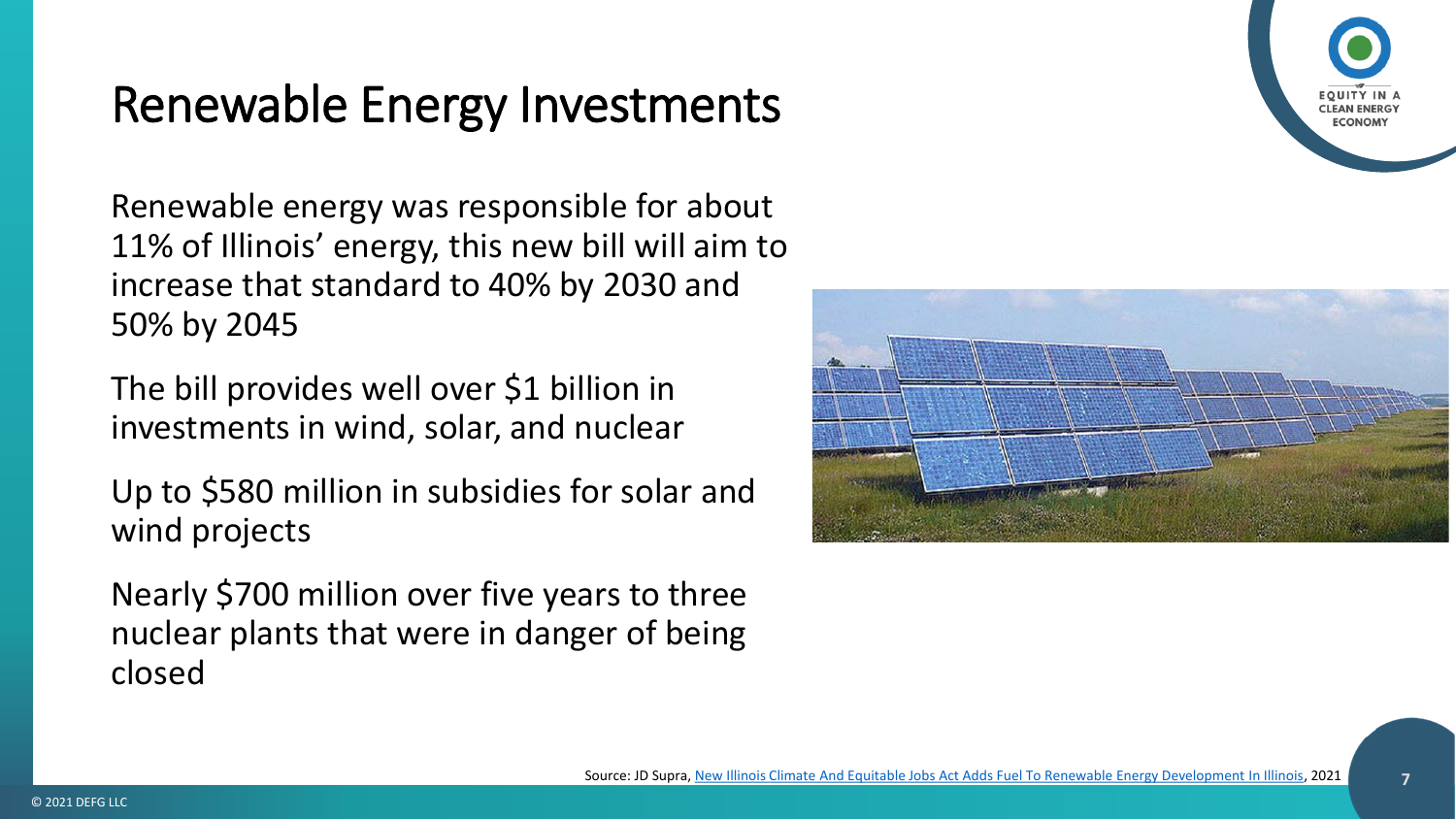## Electrifying Transportation



The Act establishes several targets for electrifying transportation, particularly for individual electric vehicles

A goal of 1 million electric vehicles by 2030; a maximum \$4000-per-vehicle rebate will be the primary mechanism to encourage people to adopt EVs

\$78 million/year for 10 years dedicated to expanding EV access, with 45% of benefits must go to environment justice and economically disadvantaged communities

This act also created an 'EV Coordinator' role within Illinois' Environmental Protection Agency that will oversee resource distribution as it relates to electric vehicles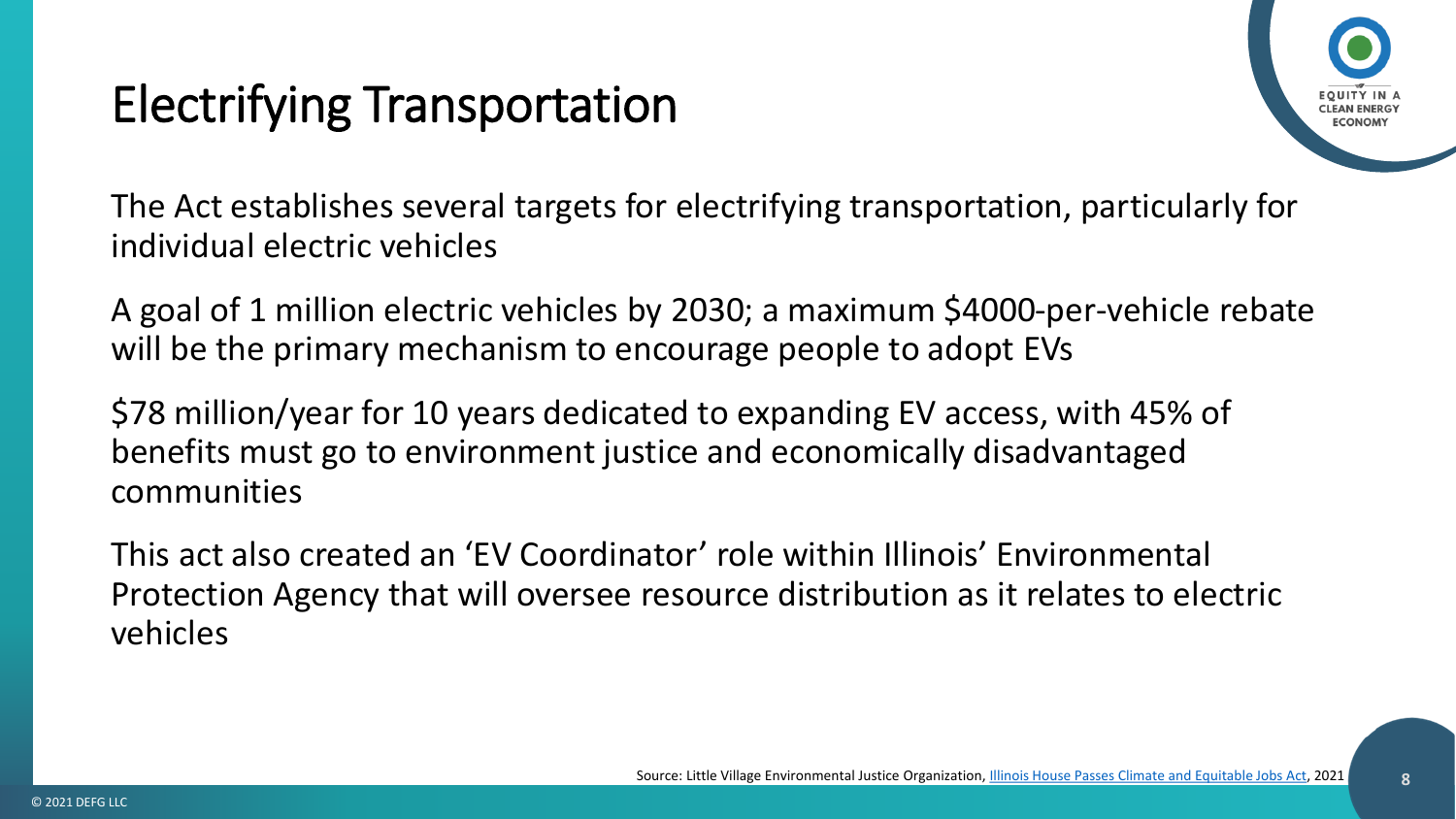# **CLEAN ENER ECONON**

## Equity/Justice Component

A major piece of this legislation is the focus on an equitable transition, ensuring that people and communities that have historically carried the burden of environmental damages are able to reap the benefits of a clean energy economy

With this goal in mind, Illinois will invest in \$115 million per year with a focus on clean energy job creation, particularly for communities and people of color

- Job training
- Career pipeline
- Small, clean energy business investment and incubation

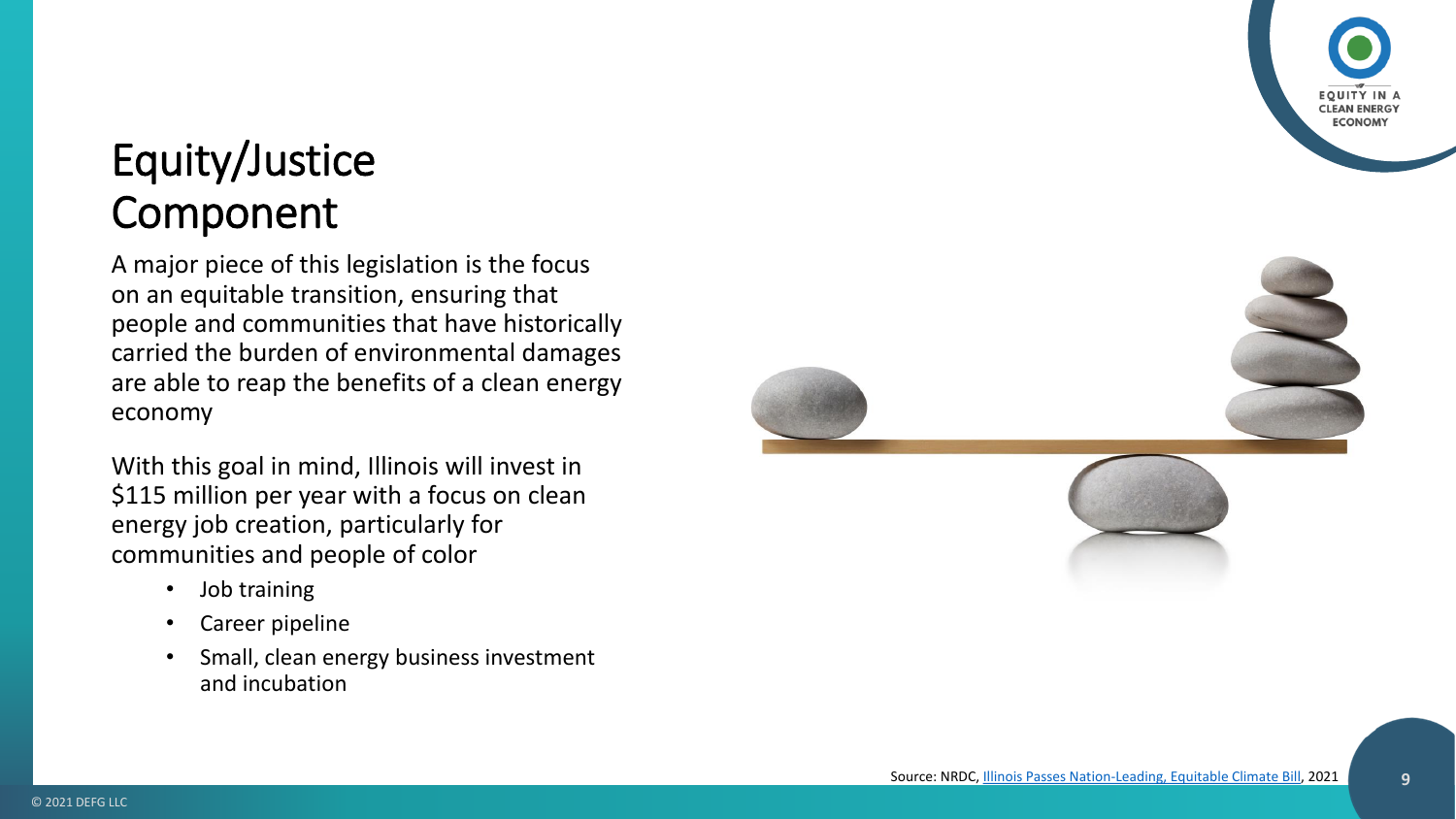## Equity/Justice Component Continued



Communities that have economically benefitted from fossil fuels will also be a priority for economic development investments, with \$40 million a year dedicated to:

- $\circ$  Replace lost property taxes
- o Economic development and job training
- oCreation of a 'bill of rights' for displace workers, including providing services and retraining

Coal and gas plants will be all retired by 2045, with priority of retiring plants closer to environmental justice communities

Environmental justice communities are defined by the Illinois Power Agency: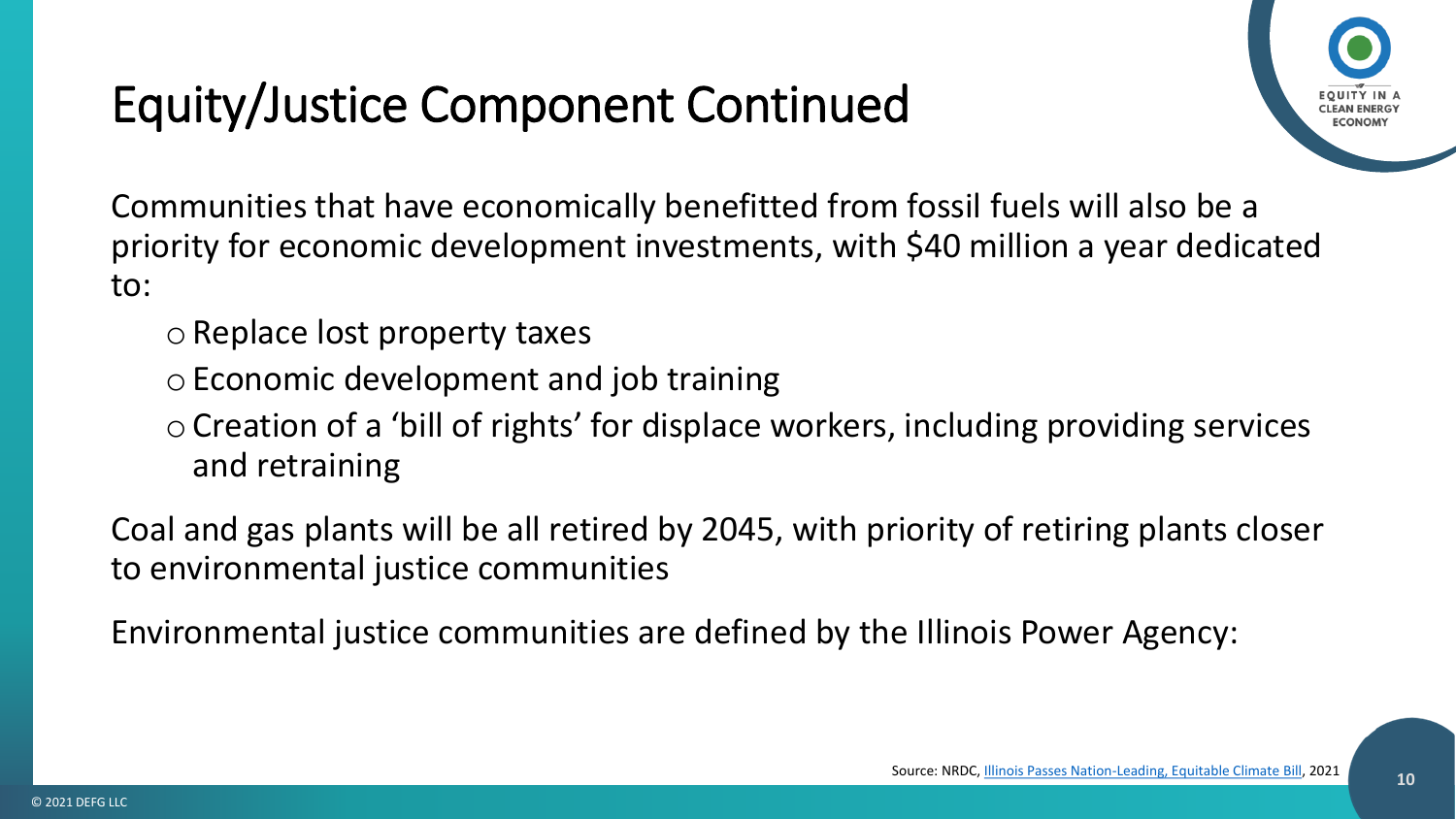## Utility Ethics Reform

One focus of the bill is to create new ethical guidelines for utilities and tie profits to advancing equity goals

- $\circ$  Replace formula rates with a system that ties equity goals and utilities' profits together
- $\circ$  Provide resources and method of communities to provide more input on system planning in order to increase transparency and equity
- oCreation of a Public Utility Ethics and Compliance Monitor, who reports directly to the Executive Director of the Illinois Commerce Commission
- oRequires utilities to create a Chief Ethics and Compliance Officer that must submit annual reports to the Illinois Commerce Commission. Duties include: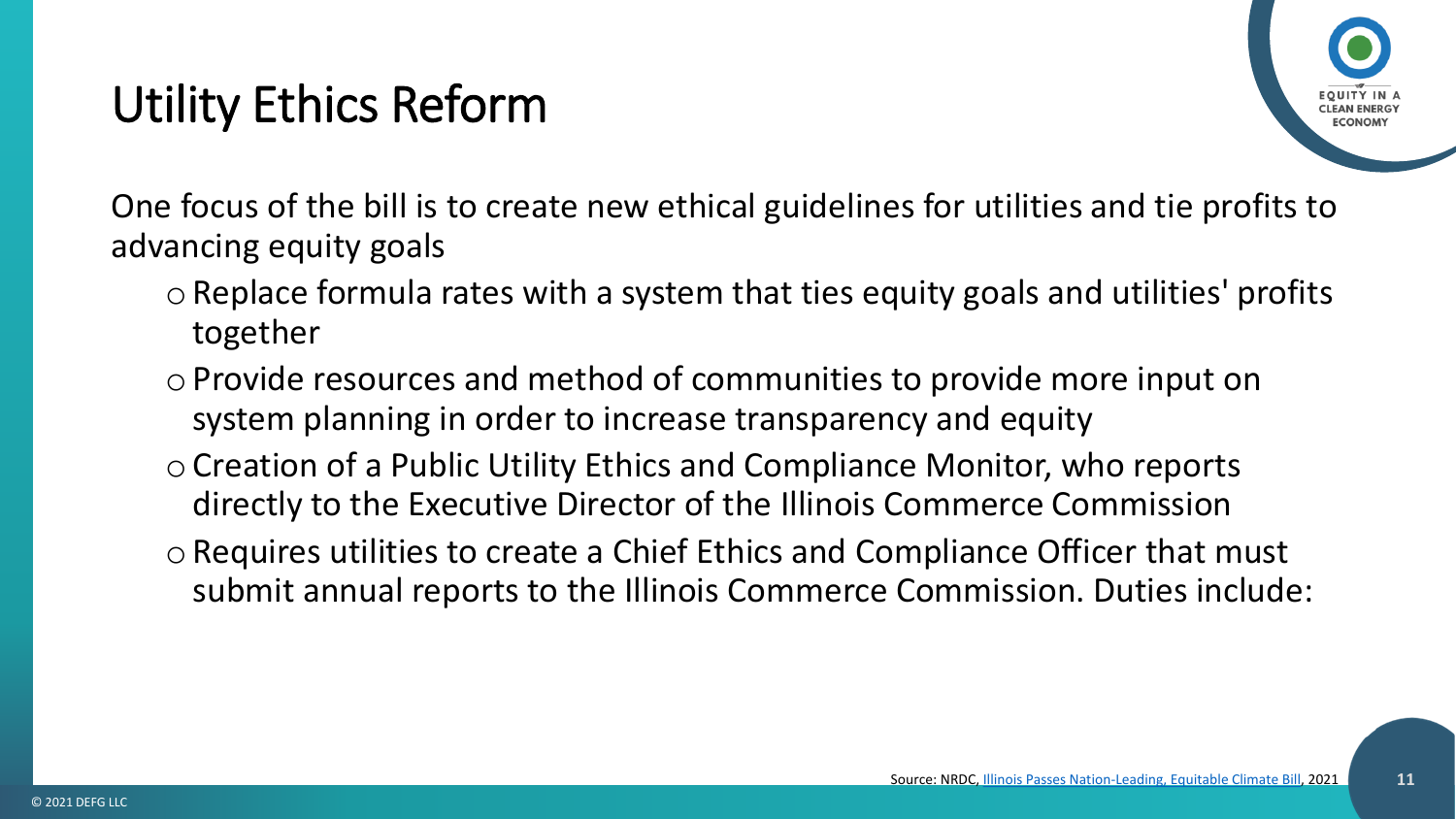## Duties of Chief Ethics and Compliance Officer



Below are the five listed duties of the Chief Ethics and Compliance Officer required for each utility:

- Oversee creation/implementation of code of ethical conduct for the utility
- Oversee training for all level of utility employees
- Oversee monitoring of contractors, consultants, and vendors to ensure code compliance
- Annual review of the public utility's internal controls, code of ethical conduct, and procedures to assess effectiveness
- Maintain records of all conduct determined to be in violation of IL law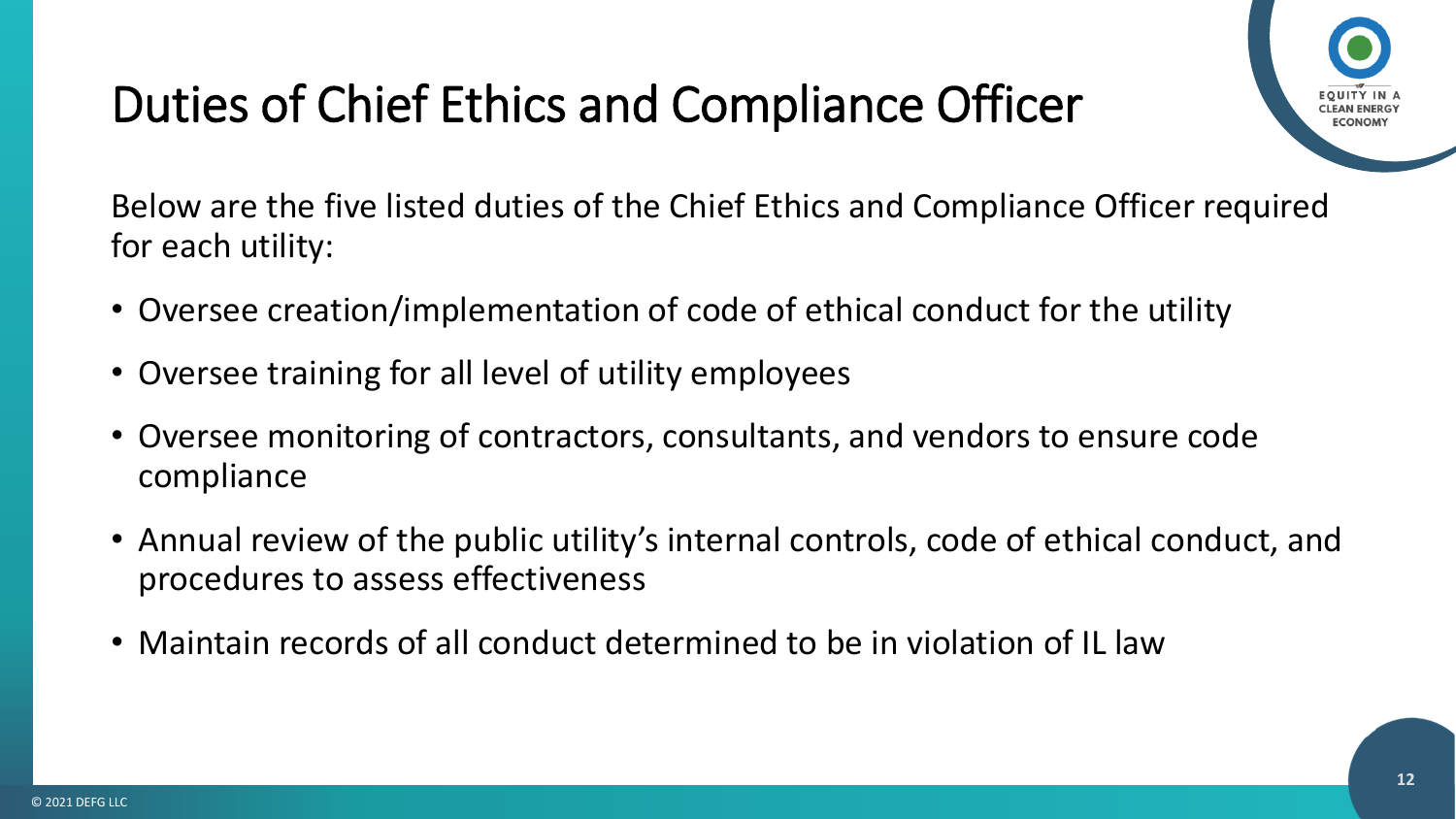# Part of a Larger Movement

The Illinois legislation is a piece of a larger, national movement towards a clean energy transition

In Fall 2021, the Biden administration signed a \$1 trillion infrastructure bill with significant clean energy and climate targets attached

Biden launched the Justice40 initiative requiring 40% of the benefits of investments made into a clean energy economy must go to environmental justice communities

Several states have already passed their own bills laying the out the roadmap for a clean transition

- o Washington State Clean Energy [Transformation Act](https://app.leg.wa.gov/RCW/default.aspx?cite=19.405)
- o California [100 Percent Clean Energy Act](https://leginfo.legislature.ca.gov/faces/billTextClient.xhtml?bill_id=201720180SB100)
- o Nevada [Senate Bill 358](https://www.leg.state.nv.us/App/NELIS/REL/80th2019/Bill/6651/Text)

#### 100 percent clean policies by state as of April 2020

Action taken at: State level City/County level No action taken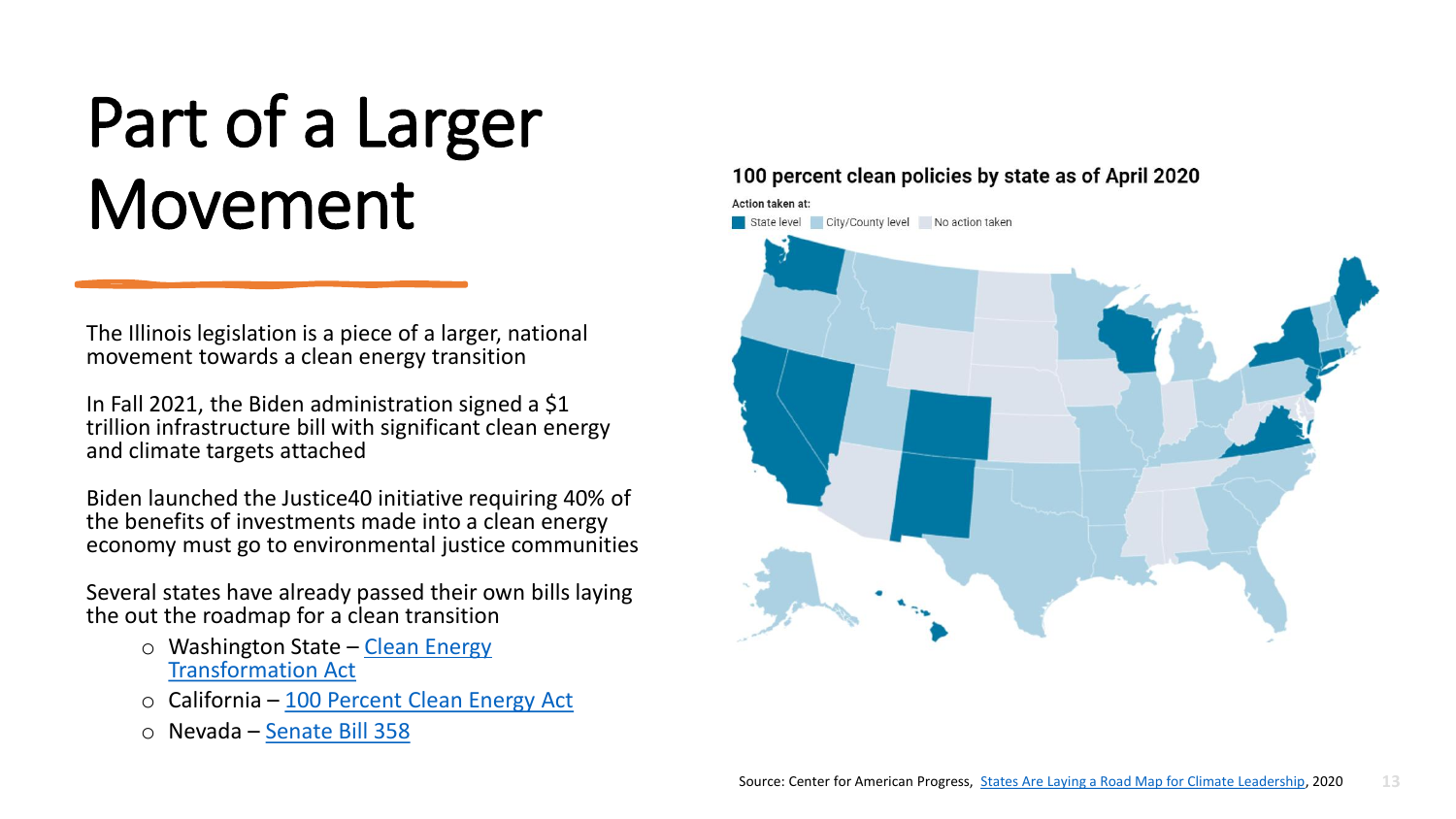# Lessons Learned



This legislation is the most aggressive among states, both in terms of its climate goals but also for its focus on equity

As environmental justice and equity issues rise to the forefront of climate issues, community-driven change will become more and more prominent

Involvement for utilities will vary by state, the Illinois model of not consulting utilities could spread

It's too early to see the impact of this legislation, both on larger social level but also on an operational level for energy providers

Both the Illinois bill and Biden's Justice40 Initiative are focused on guaranteeing a certain level of 'benefits' to frontline communities, however there is no published measuring tool for either at this moment. Equity measurements will be an important tool moving forward